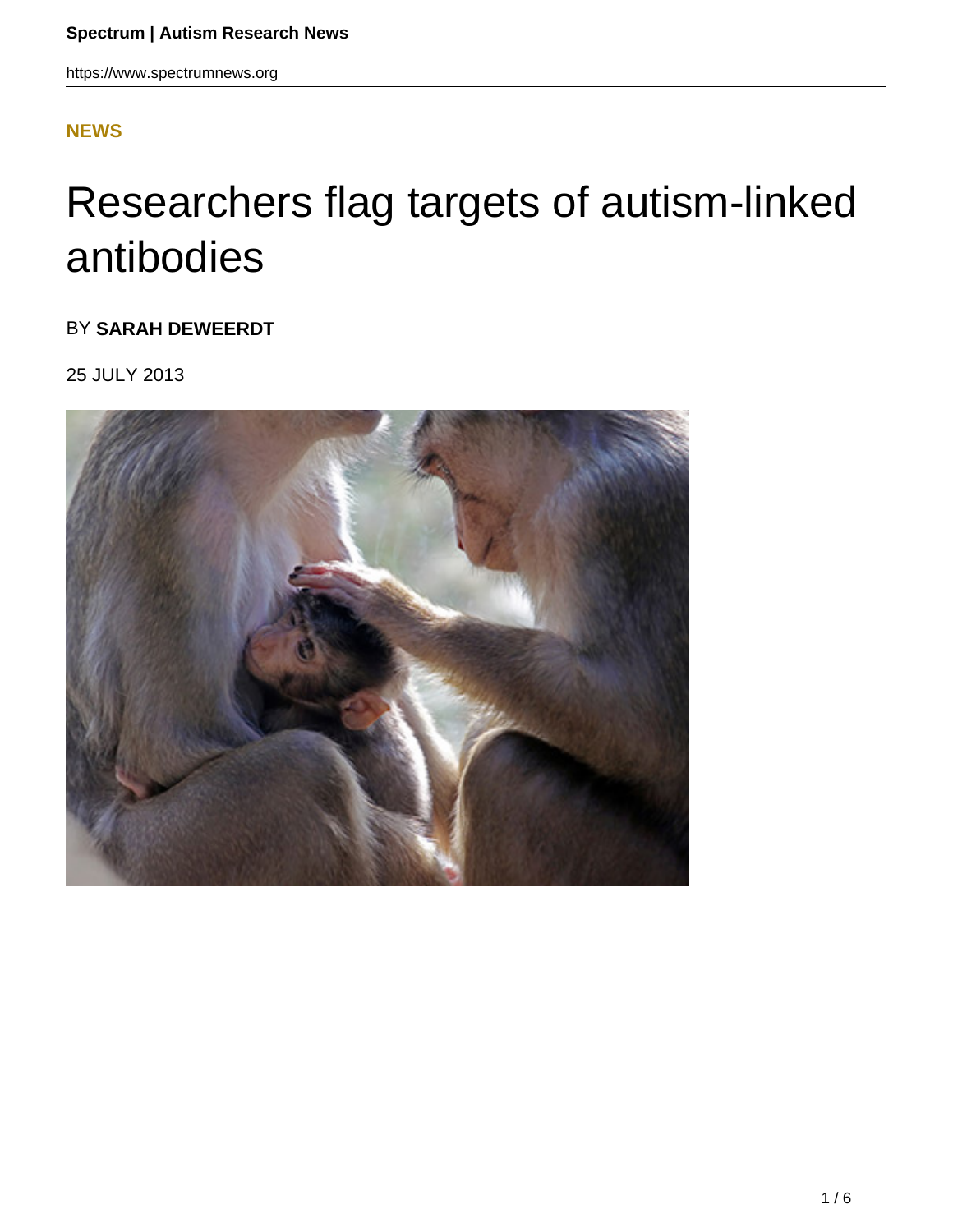https://www.spectrumnews.org



Social change: Monkeys exposed in utero to antibodies taken from mothers of children with autism approach other monkeys more often and less cautiously than controls do.

Two studies published 9 July in Translational Psychiatry bolster the hypothesis that immune molecules in a pregnant woman's bloodstream may sometimes cause autism in her child<sup>1, 2</sup>.

The immune molecules, called antibodies, normally help the body to recognize and destroy microorganisms that cause disease. But in about 10 percent of people, the body makes antibodies that target its own proteins.

Over the past ten years, several research groups have shown that some mothers of children with autism have antibodies in their bloodstream that **react with proteins in the fetal brain** and perhaps set it on a path to autism**.**

"We've just scratched the surface in understanding how changes in the prenatal immune environment can alter brain development of the child," says **Melissa Bauman**, assistant professor of psychiatry and behavioral science at the University of California, Davis, MIND Institute, who led of one of the new studies.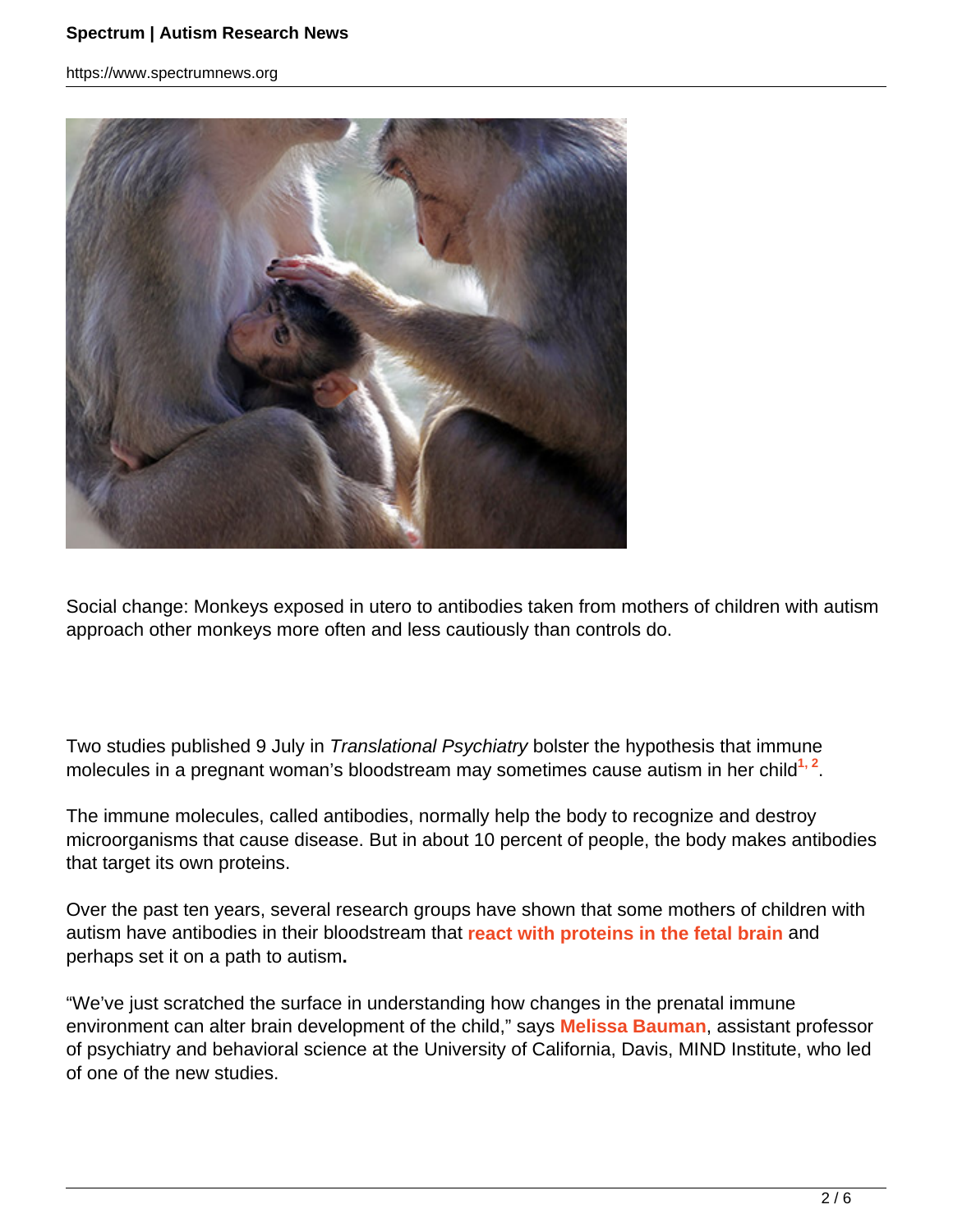Bauman's team found that rhesus monkeys exposed to autism-linked maternal antibodies in the womb show abnormal social behavior and brain growth after birth**<sup>1</sup>** .

In the second study, another team of MIND Institute researchers identified seven proteins in the fetal brain that the autism-linked antibodies target as if they were foreign invaders. The researchers first **revealed the identity of these target proteins** in May at the **International Meeting for Autism Research** in San Sebastián, Spain.

"It's a big step forward," says **Betty Diamond**, head of the Center for Autoimmune and Musculoskeletal Disorders at the Feinstein Institute for Medical Research in Long Island, New York. Diamond has studied **the prevalence of maternal antibodies** in women who have children with autism.

Knowing some of these targets, she adds, will allow researchers to use faster, more reliable methods to investigate the maternal antibodies.

### **Monkey minds:**

During pregnancy, antibodies cross the placenta from a mother's bloodstream into that of a developing fetus, helping to buttress its immune system once born.

However, a developing fetus has an immature blood-brain barrier, the filter that protects the brain by restricting passage of many molecules from the bloodstream into the brain. Anti-brain antibodies that circulate harmlessly in the adult may be able to breach a weak barrier and reach the fetal brain.

Studies have shown that mice exposed in utero to antibodies linked to autism show abnormal behavior**3, 4, 5**, but the new study is **among the first in monkeys.**

Bauman and her colleagues injected eight pregnant rhesus macaques with a class of antibodies called immunoglobulin G (IgG) taken from mothers of children with autism.

These mothers all have IgG antibodies that target fetalbrain proteins weighing 37 kilodaltons and 73 kilodaltons. According to Bauman, about 12 percent of women who have a child with autism carry these antibodies, but the combination has never been found in a mother of a typically developing child.

A control group of monkeys received IgG antibodies from mothers of typically developing children.

As in the mouse studies, the monkeys exposed in utero to autism-linked antibodies develop abnormal social behavior, approaching other monkeys more frequently than controls do. This lack of caution can be dangerous for rhesus monkeys, Bauman says.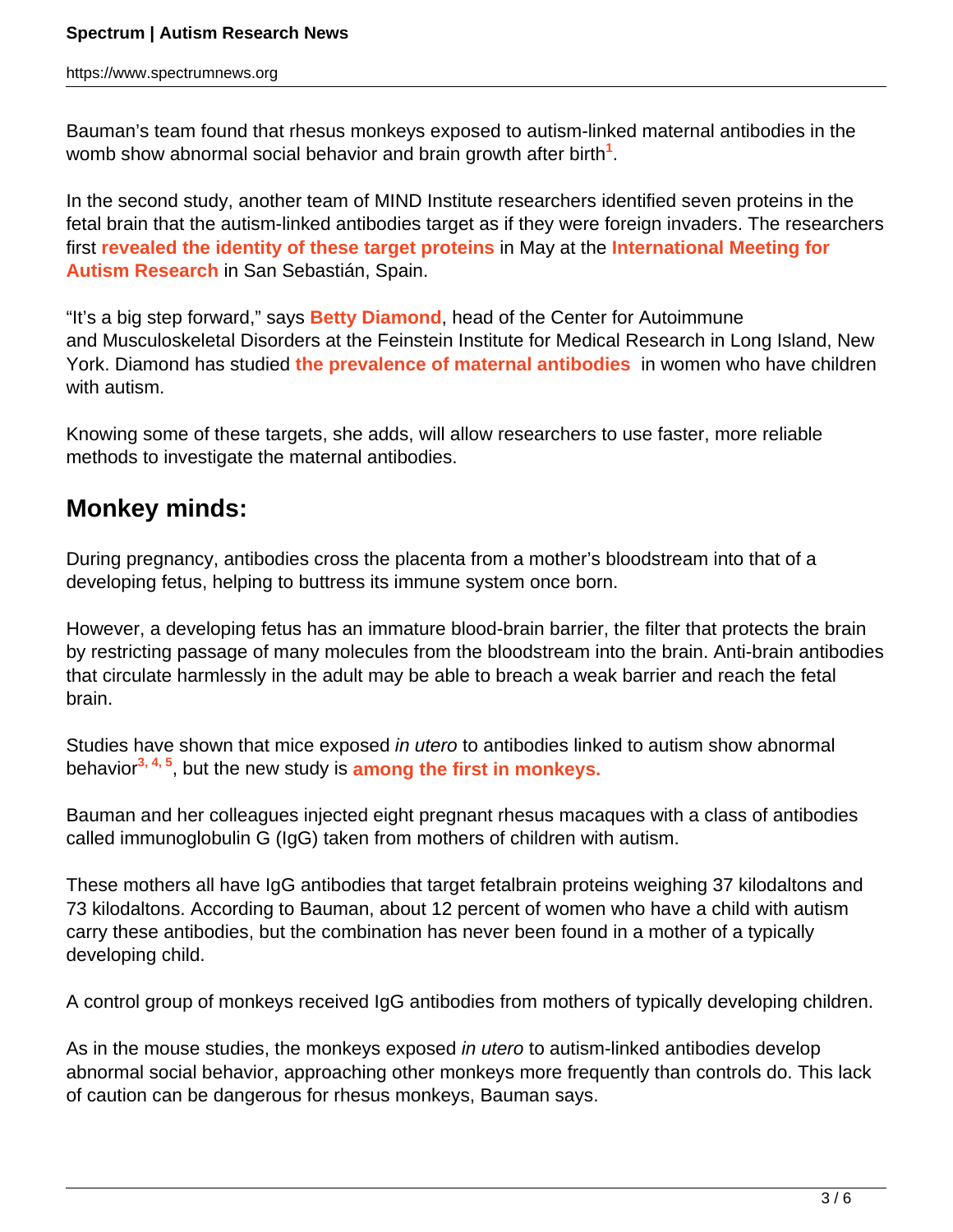https://www.spectrumnews.org

They monkeys' social overtures often seem to fall flat: Other monkeys respond to social contact initiated by them less frequently than to overtures from controls. "This lends support to our interpretation that these animals are somehow socially odd," Bauman says.

The abnormalities aren't just behavioral. The researchers scanned the brains of the young monkeys and found that among males, those exposed to autism-linked antibodies have enlarged brains compared with controls.

In a study published earlier this year, MIND Institute researchers found that boys with autism whose mothers carry anti-brain antibodies have **brains that are significantly larger** than those of controls, and larger than those of other boys with autism**<sup>6</sup>** .

"That was a very convincing parallel in my mind," says **David Amaral**, director of research at the MIND Institute, who led that study and also one of the new studies. It's not yet clear why the brain enlargement is seen only in boys and male monkeys. "There are going to be lots of biological differences between boys and girls with autism," Amaral says.

Unexpectedly, the experiments also altered the behavior of the mother monkeys. The researchers found that monkey mothers that received the autism-linked antibodies are more protective of their infants than control monkeys are.

"What it suggests to me is that the monkey mothers of the treated animals were picking up on subtle behavioral changes in their offspring," Bauman says. Because monkey mothers that received control antibodies didn't show this behavior, it's unlikely to be an effect of simply introducing any antibodies, she argues.

The researchers plan to investigate the biological underpinnings of the behavioral changes and the brain enlargement by conducting postmortem studies of brain tissue from these monkeys.

Others caution that the results aren't definitive. "There's a lot of work that still has to be done to understand what's happening here," Diamond says.

For example, the monkeys were injected with the full suite of IgG antibodies simultaneously, rather than with one antibody at a time, so the culprits may be different from the antibodies the team has pinpointed.

## **Protein picks:**

In the second new study, researchers identified seven fetal brain proteins that are targets of antibodies found in mothers of children with autism. All seven are expressed at high levels in the fetal brain, and they **play various roles in neuron development**.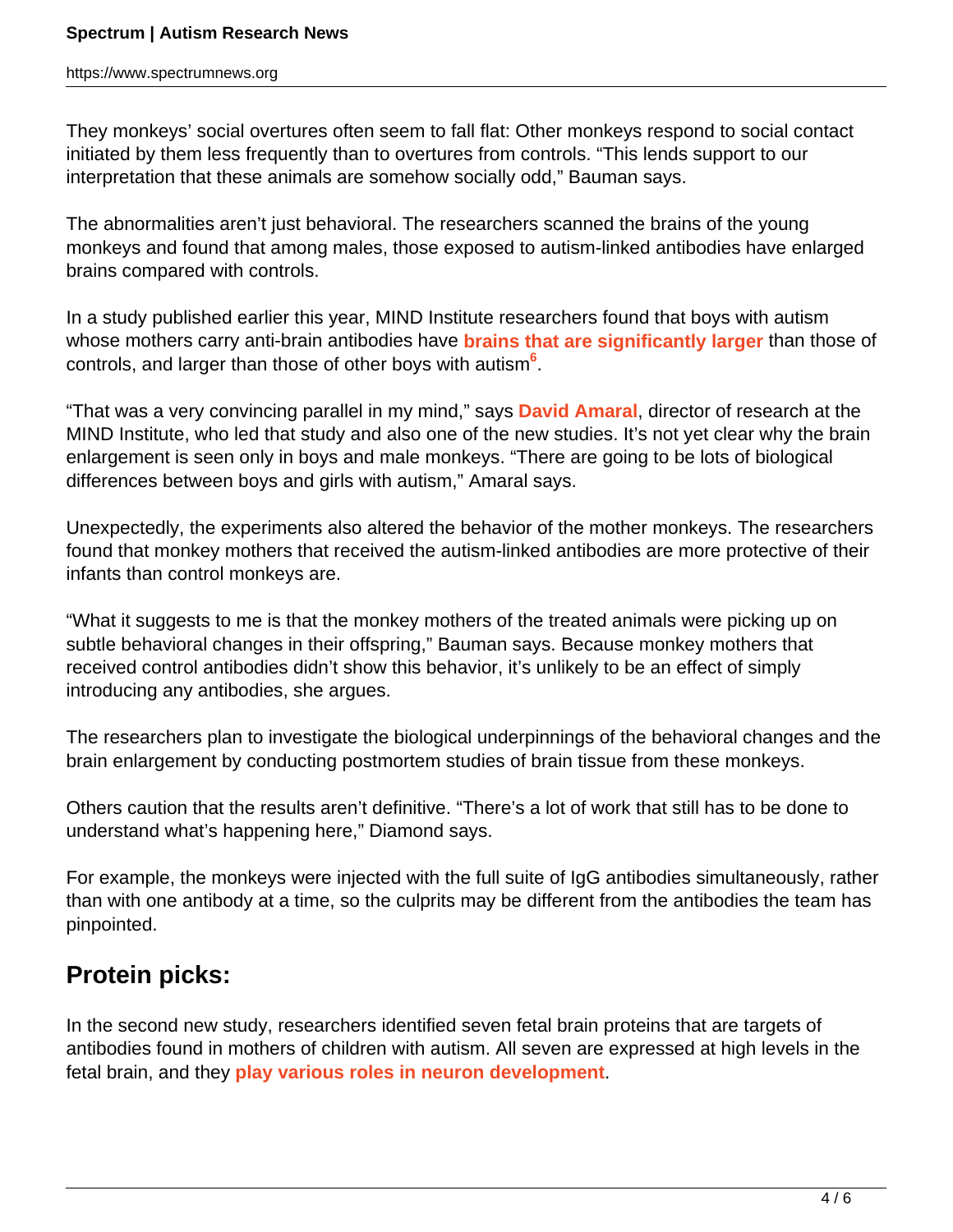For example, the 37-kilodalton protein is lactate dehydrogenase, which is involved in cell metabolism.

Altogether, the researchers found that among 246 mothers of children with autism they tested, 23 percent have antibodies that react to combinations of these antigens, compared with 1 percent of 149control mothers.

"Somehow these antibodies are blocking these particular proteins from doing the job they're supposed to do," says lead investigator **Judy Van de Water**, professor of clinical immunology at the University of California, Davis.

Puzzlingly, the proteins identified are mainly found inside cells, rather than on the cell surface.

"If you have antibodies to intracellular components, then those antibodies might be biomarkers, but they're certainly not going to be causative," says **Angela Vincent**, professor of neuroimmunology at the University of Oxford, who was not involved with the work.

Still, Van de Water says, many intracellular proteins have components that are expressed on the cell surface.

In order to contribute to autism risk, the antibodies would have to be present during pregnancy.

"Actually, we don't know when the antibodies appear," points out **Paul Patterson**, professor of biology at the California Institute of Technology, who was not involved in this work. (He is collaborating with Bauman on a separate study.)

So far, researchers have looked only at antibodies in the blood of women whose children have already been diagnosed with autism. These women could have produced the antibodies sometime during a pregnancy, just after the child was born, or years before ever becoming pregnant, Patterson notes.

Van de Water says her team is following women starting before pregnancy to try to answer this question.

Eventually, the researchers say, they would also like to induce monkeys to produce their own antibodies to the proteins identified, and examine their effect on behavior. "Now that they have identified the antigens, that opens up many new avenues of research that we can explore," Bauman says.

#### **References:**

**1: Bauman M.D.** et al. Transl. Psychiatry **3**, e278 (2013) **PubMed**